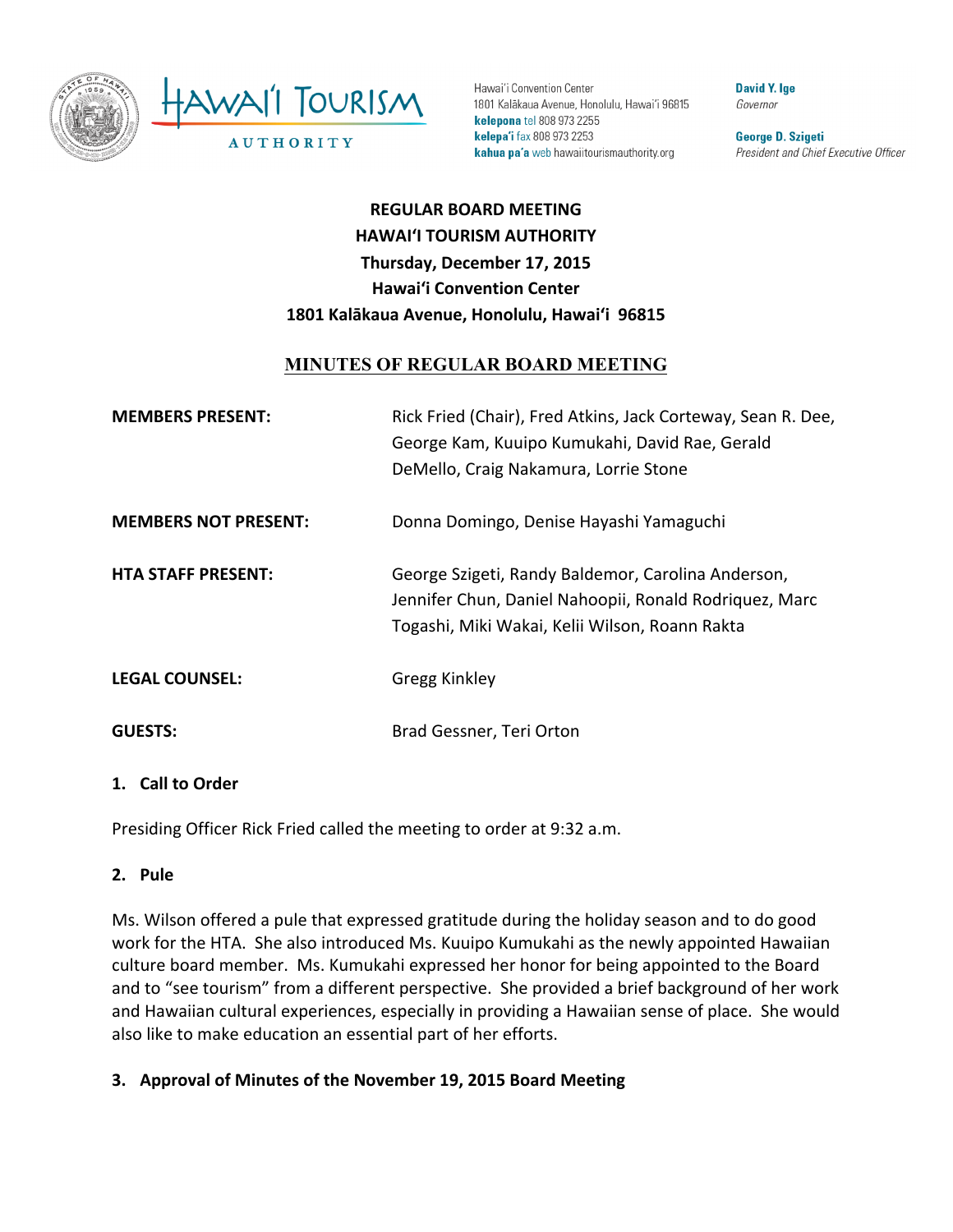Ms. Stone moved to approve the minutes of the November 19, 2015 board meeting. Mr. Atkins seconded the motion, which was unanimously approved by all the board members present.

# **4. Review of Recent and Upcoming Permitted Interactions**

There were no reports of any permitted interactions.

# **5.** Report of the CEO Relating to the HTA's Programs, Including Introduction of Anthology as **2016 Communications and Public Relations Support**

Mr. Szigeti referred to the CEO Report included in the board folder and previously distributed to the Board members. The CEO Report included the monthly marketing report for November from each major marketing area ("MMA") contractor, including the meeting convention and incentive market, and the various contracts executed by HTA in November. He also announced the hiring of Anthology as HTA's new communications and public relations support contractor.

### **6.** Presentation and Discussion Regarding an Update from the Legislative & Governmental **Affairs Investigative Committee**

Mr. Kam reported on a meeting of the Legislative & Governmental Affairs Investigative Committee. The Committee recommended that HTA's "intent" for the 2016 legislative session would be to focus on HTA's execution of plans and strategies; to emphasize HTA being a "streamlined organization" that is run efficiently; to support bills consistent with HTA's strategic interests; and, to protect HTA's share of the transient accommodations tax ("TAT") revenues so that HTA can effectively support tourism in a manner in line with HTA strategic plans and values. He also reported that the law firm of Cades Schutte, which already has a system in place, was hired to review all legislation and to provide updates to the Board.

Mr. DeMello expressed the need to "hold on" to previous allocations "to keep what we have and to not ask for more." Mr. Szigeti concurred.

# **7. Presentation and Discussion of Market Insights and Current Market Conditions**

Mr. Nahoopii referred to the handout in the board folder previously distributed to Board members entitled "Market Insights-October 2015." He reported that the handout was a report on key performance indicators used by HTA to measure success and included visitor data for October previously released in November and was posted online. The November visitor data will be released on December 29. Mr. Nahoopii asked that any questions or comments may be directed to him personally or by email.

### **8. Presentation, Discussion and Approval of HTA's Financial Reports**

Mr. Togashi noted the early meeting date of this Board meeting as the cause for the untimely distribution of the financial reports for the period ending October 31, 2015. The financial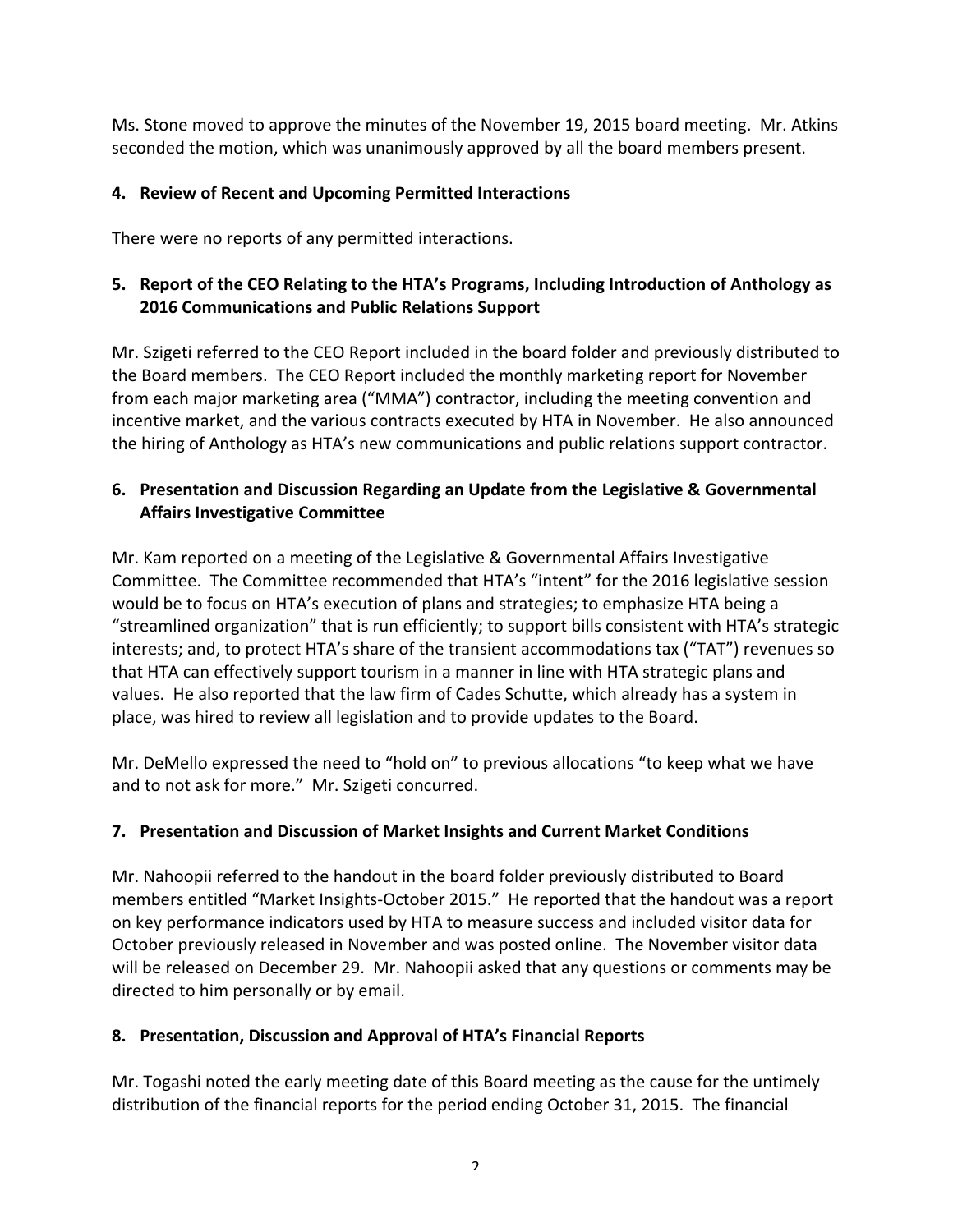reports were included in the board folder previously distributed to the Board. Since the Board may not have sufficient time to review the financial reports, staff is requesting the Board to defer taking action until the next board meeting.

In response to an inquiry from Mr. Corteway, Mr. Togashi reported there were "no unusual variances."

(Mr. Nakamura was present.)

### 9. Presentation and Discussion by AEG Regarding an Update of Hawaii Convention Center **Recent Activities**

Ms. Orton provided a PowerPoint presentation, entitled "December 2015, HTA Board of Directors Update," that included slides depicting the convention center financials for November; the return on investment; sales initiatives; and, room night production.

In regards to convention center financials, Ms. Orton highlighted the reforecast of gross revenues for calendar year end 2015 to be \$13,964,100, which reflected "record revenues." The net loss is forecasted to be \$643,000. She noted an "additional pick up for Christmas" and increases in revenues from bookings. There were also increases in delegates attending events that resulted in increased space and more food and beverage requirements. Ms. Orton stated that the reduction in net loss is "good news" and is "confident that in 2017 we will be in the black." Food and beverage revenues are "almost hitting \$1 million every month."

In regards to sales and marketing, Ms. Orton reported that the focus would be on closing the remaining "tentative" citywide bookings by year-end. She expressed confidence that the remaining 159,128 tentatives will be "signed" by year-end. She provided an update on her China visit and noted that Amway China remains interested in returning to Hawaii after being here in 2013. However, VISAs for its delegates remains a problem. Amway China indicated that 10% of its delegates were declined VISAs and it wanted the convention center to guarantee VISA approval. Airlift from China is also a problem. She expects a decision in 2-3 months.

Ms. Orton also reported that Jason Hull would be "completely committed to Hawaii with no additional expense to HTA" and that he would be paid by AEG. He would be prospecting the database to find leads. Two additional AEG sales contractors, Rochelle Uechritz and Patrick Blangy, will also work on promoting sales for the convention center.

In regards to sporting events, Ms. Orton reported that HTA has approved the purchase of courts and she is conducting research on the pricing and floor plan layout. At this time, it appears that there could be 20 basketball courts and 30 volleyball courts in the exhibition hall. The cost could be approximately \$800,000 to \$900,000. Ms. Orton believes if there were courts at the convention center, "more youth groups will come."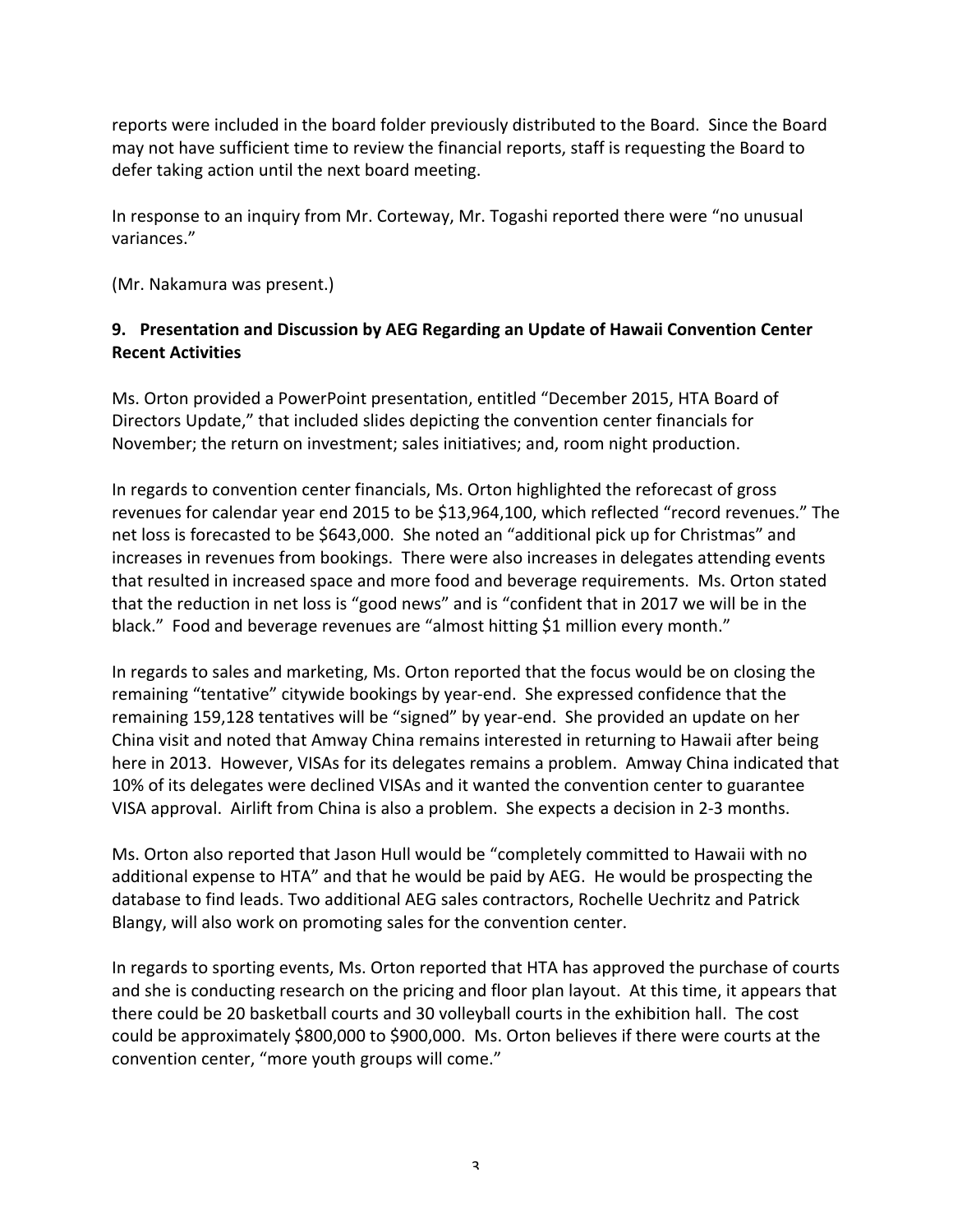In regards to AEG efforts under Meet Hawaii, Ms. Orton reported that the "signing" of "strong tentatives" would result in AEG achieving 133% of its goal by year-end. She also reported the Hawaii Visitors and Convention Bureau (HVCB) would still be working together with AEG until the end of the year when AEG would focus on only sales at the convention center and HVCB would conduct city-wide sales.

In summary, Ms. Orton reported that AEG is "on target to achieve" the highest city-wide room night production at 270,058 room nights; the highest grossing revenue at \$13.9 million; the best net operating income at \$643,000; and, the best food and beverage "flow through percentage" at 42%. She also reported that occupancy was improved by 6.8% over the past 4year average. Occupancy is currently at 31% and AEG will be focused "to increase use of the convention center." She reported on the return on investment as of October by relying on the convention center revenue, "state revenue" and tax revenues after deducting expenses. The resulting return on investment was that the convention center returned approximately \$25.00 for every dollar spent by the convention center.

Finally, Ms. Orton provided a capital improvement project update by reporting that a request for proposals has been issued for gutter trough and roof repairs through DAGS. The project is estimated to cost \$6.4 million. Once the contract has been awarded, AEG would "take over" and hire a construction/project manager. She also reported on the 16 events held at the convention center in December.

Mr. Dee congratulated AEG on the "positive notes" after noting the growth in delegates attending meetings at the convention center. Mr. Gessner noted only three convention centers "anywhere" have shown positive financial results. He also noted that the convention centers in Los Angeles and San Diego have a food and beverage "flow through" of only 18% and 30%, respectively.

In response to a question from Mr. Atkins, Ms. Orton stated that the courts would be stored at the convention center and money to purchase the courts would come from the capital improvement project budget. In response to an inquiry from Ms. Stone whether the courts would achieve "quality standards," Ms. Orton stated that "Sports Court" has been retained to ensure quality standards and is part of AEG's "due diligence." Mr. DeMello noted that table tennis is a potential event from Asia that could be held at the convention center. Mr. Corteway expressed appreciation for AEG's efforts to have basketball courts at the convention center. Ms. Orton noted that after attending "Team Expo," it is her belief that many middle and high school students would be interested in attending and that they would bring their parents.

# **10. Presentation and Discussion by AEG Regarding an Update of Sales Initiatives and Hawaii Convention Center Performance**

Ms. Orton provided updates on sales initiatives in the previous agenda item and there were no further update to discuss under this agenda item in executive session.